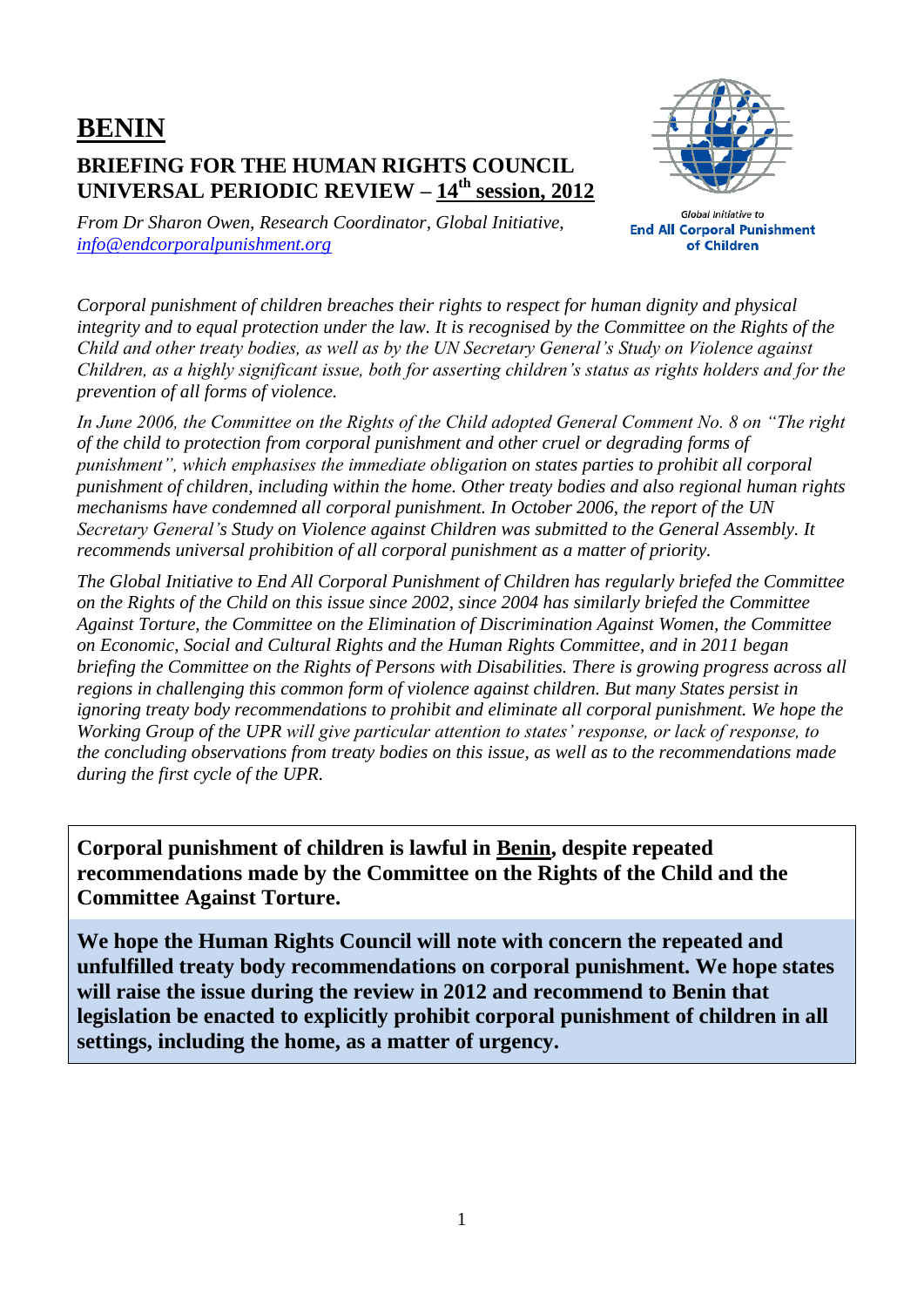## **1 The initial review of Benin by the Human Rights Council (2008)**

1.1 Benin was reviewed in the first cycle of the Universal Periodic Review in 2008 (session 2). No recommendations were made concerning corporal punishment of children, though the issue was included in the compilation of UN information<sup>1</sup> and the summary of stakeholders' information. 2

1.2 Prohibiting corporal punishment is a key obligation under the Convention on the Rights of the Child and other international human rights instruments, though it is an obligation frequently ignored or evaded by governments. Specifically challenging Benin in this respect during its second UPR would reflect the seriousness with which the Human Rights Council views violations of the rights of all persons, including children.

1.3 There has been no progress in Benin regarding the state's obligation to legally protect children from corporal punishment: while it is unlawful as a sentence for crime, it is lawful in the home, schools, penal institutions and alternative care settings.

## **2 Legality of corporal punishment in Benin**

2.1 Corporal punishment is lawful in the **home**. There appears to be no confirmation in the Code on Persons and the Family (2004) of a "right" of parents to administer physical punishment, but provisions against violence and abuse in this Code and in the Criminal Code and the Constitution (1990) are not interpreted as prohibiting corporal punishment in childrearing.

2.2 In **schools**, Ministerial Circulars No. 100/MENC (1962) and No. 1264/MENCJ (1981) state that corporal punishment should not be used, but there is no prohibition in law. Law No. 2003-17 on the orientation of national education is silent on the issue, stating only that the obligations of pupils and students cover all aspects of their studies, including discipline and compliance with rules (article 56).

2.3 In the **penal system**, corporal punishment is unlawful as a sentence for crime but it is lawful as a disciplinary measure in penal institutions. In 2005, the Government stated that corporal punishment is prohibited in penal institutions, $3$  but has more recently confirmed that there is no explicit prohibition. $<sup>4</sup>$ </sup>

2.4 There is no explicit prohibition of corporal punishment in **alternative care settings**.

2.5 A 2009 study involving interviews with girls aged 6-14 and the mothers of girls aged 2-5 and a survey of 4,649 women and 1,550 men found that corporal punishment at home and in schools was very common and that 88.5% of girls aged 2-5, 88% of girls aged 5-9 and 87.7% of girls aged 10-14 had been beaten. When asked about the reasons for violence experienced by girls, 85.5% of interviewees said that it was for "education".<sup>5</sup>

 $\overline{a}$ <sup>1</sup> 7 April 2008, A/HRC/WG.6/2/BEN/2, Compilation of UN information, para. 15

<sup>&</sup>lt;sup>2</sup> 9 April 2008, A/HRC/WG.6/2/BEN/3, Summary of stakeholders' information, paras. 12, 13 and 14

<sup>&</sup>lt;sup>3</sup> 24 November 2005, CRC/C/BEN/2, Second report to the Committee on the Rights of the Child, para. 314

<sup>&</sup>lt;sup>4</sup> Information provided to the Global Initiative, 18 November 2011

<sup>5</sup> Ministère de la Famille et de la Solidarité National (2009), *Les Violences Faites aux Femmes au Bénin*